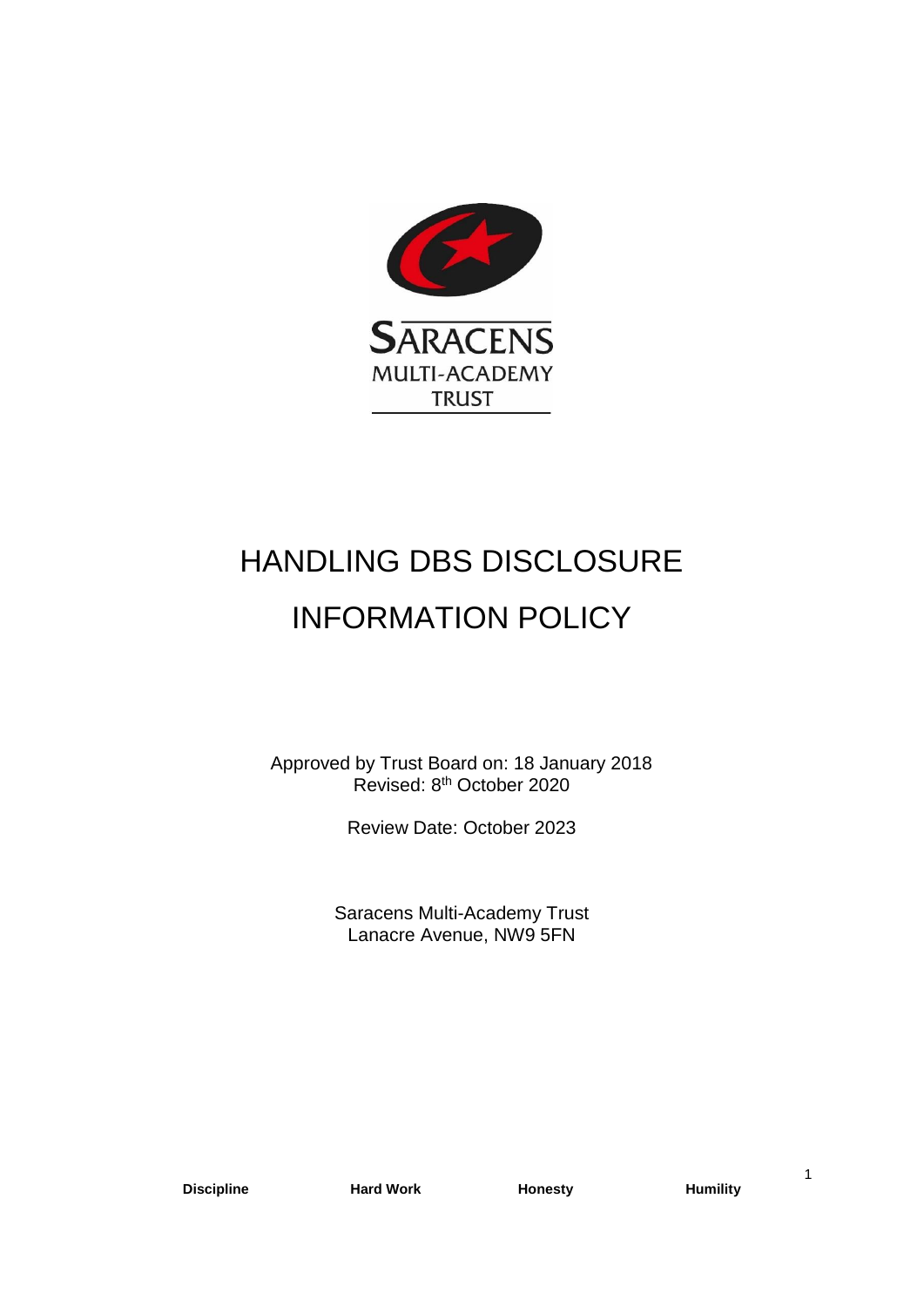# **1. General Principles**

As an organisation using the Disclosure Barring Service (DBS) to help assess the suitability of applicants in a regulated activity, Saracens Multi-Academy Trust (SMAT) complies with the DBS Code of Practice regarding the correct handling, use, storage, retention and disposal of Disclosures and Disclosure information. It also complies fully with its obligations under the Data Protection Act 2018, the GDP Regulation and other relevant legislation pertaining to the safe handling, use, storage, retention and disposal of Disclosure information. The Trust is required to have a written policy on this matter.

# **1.1 Storage and Access**

Disclosure information is kept securely in a lockable, non-portable filing cabinet. Access is limited to those who are entitled to see it as part of their duties.

# **1.2 Handling**

In accordance with the law, Disclosure information is only passed to those who are authorised to receive it in the course of their duties. A record is kept of all those to whom the Disclosures or Disclosure information has been revealed and we are aware that it is a criminal offence to pass this information to anyone who is not entitled to receive it.

# **1.3 Usage**

Disclosure information is only used for the specific purpose for which it was requested and for which the applicants full consent has been given. SMAT school are inspected by Ofsted. Ofsted may be legally entitled to retain a DBS certificate for the purpose of inspection.

#### **1.4 Retention**

Members of staff, prospective members of staff and volunteers who have completed DBS checks must bring in the original DBS certificate for checking by the Trust Business manager or his/her delegate. Alternatively, where the member of staff/prospective member of staff/volunteer is registered for the DBS online service, they must provide the Trust Business Manager or their delegate with the necessary information to log on and check their certificate details and bring the original DBS certificate into the Trust Office for inspection. The Business Manager, or delegate will make a note of the following details :

- The date of issue of a Disclosure
- The name and address of the subject
- The type of Disclosure requested
- The unique reference number of the Disclosure

Details of the recruitment decision will be kept by the Trust.

Where the offer of employment is withdrawn following receipt of Disclosure information, any information provided by the DBS will normally retained for a period of up to 6 months to allow for the consideration of any disputes or complaints.

In very exceptional circumstances it may considered necessary to keep this information for longer than 6 months and if this occurs the Trust will consult with the DBS about this and will

| <b>Discipline</b> | <b>Hard Work</b> | <b>Honesty</b> | <b>Humility</b> |
|-------------------|------------------|----------------|-----------------|

 $\sim$